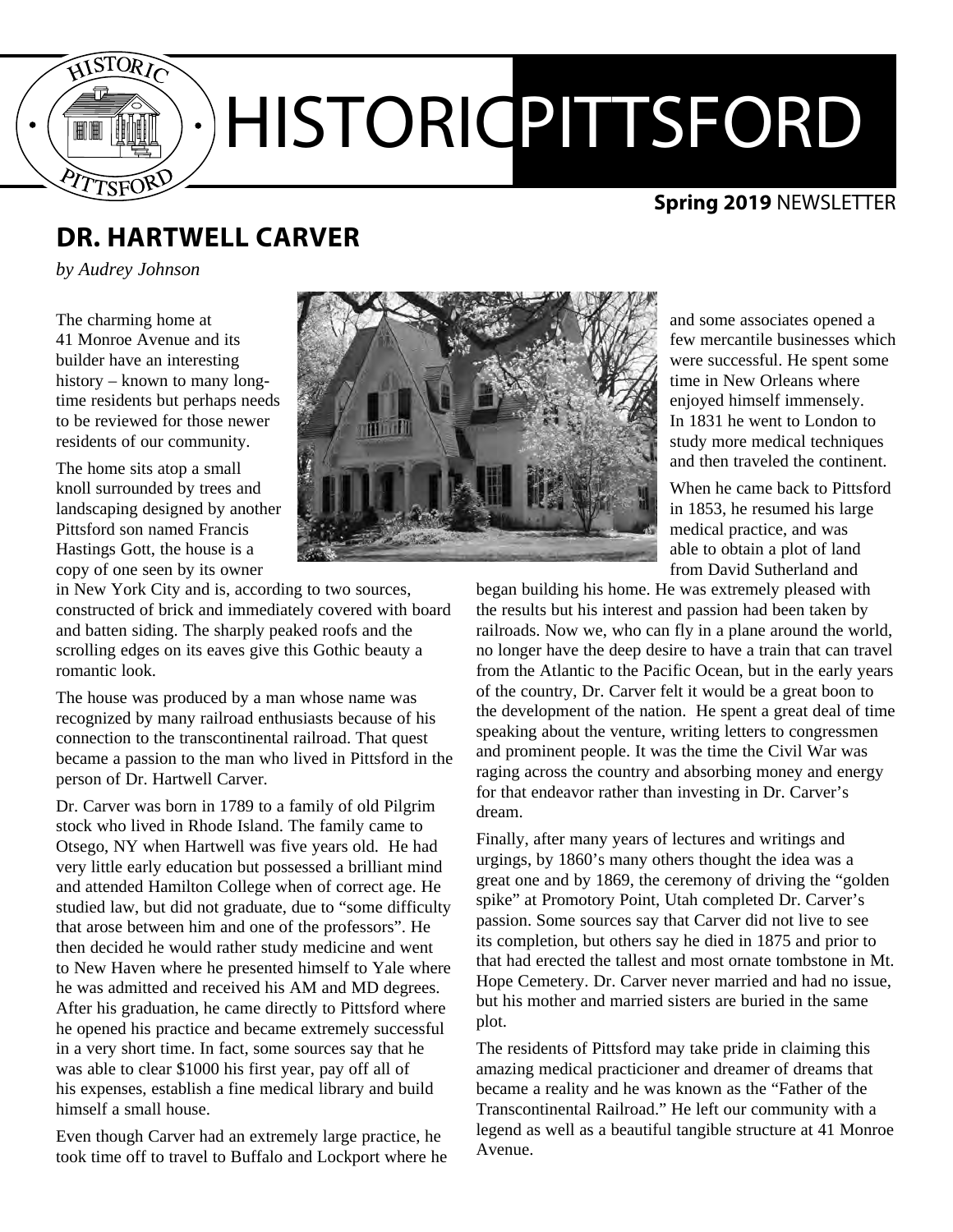### **THORNELL ELEMENTARY STUDENTS RECEIVE NYS RESEARCH AWARD**

*by Vicki Profitt*

The fourth-grade students in Mrs. Toni Stevens-Oliver's 2017- 2018 class at Thornell Road Elementary in Pittsford worked with Illuminated History historian Vicki Masters Profitt to complete a year-long project researching Pittsford's Civil War soldiers. The eight soldiers highlighted include: Major Harvey E. Light, Captain James R. Chamberlin, Dr. Matthias L. Lord, Sergeant John B. Bacon, Private Edward T. Ambrose, Private Charles A. Tillotson, Private George B. Wiltsie and Sergeant John H. Thurmon, C.S.A., all of whom are buried at Pittsford Cemetery north of the village.

The children scoured census and military records and located information in newspapers which pertained to the soldiers. Collages depicting the soldiers' stories were created with the help of Thornell Road Elementary art teacher, Helga Lubbers. Instructional Technology Specialist Tina Jarvis assisted in the project by setting up the augmented reality aspects of the project. Armed with their knowledge, the students wrote a book sharing the tales of these local heroes.

Major Harvey E. Light, of the 10th Michigan Cavalry, is the highest-ranking Civil War soldier buried at Pittsford Cemetery. Captain James R. Chamberlin, 3rd New York Cavalry, founded the Chamberlin Rubber Company in Rochester in 1866, which is still in existence today. Dr. Matthias L. Lord was commissioned Assistant Surgeon to Rochester's famed 140th New York Infantry, which was commanded by Colonel Patrick O'Rorke. Edward T. Ambrose (108th New York Infantry) and George B. Wiltsie (4th New York Heavy Artillery), both privates, were prisoners of war. Edward survived the prison camp, but George succumbed to illness after many months as a prisoner. Private Charles A. Tillotson of the 108th New York Infantry was killed in his first battle, at Antietam, the single bloodiest day of battle of the Civil War. Sergeant John H. Thurmon was a Confederate soldier in the 2nd Missouri Cavalry who moved from Missouri to New York in the late 1800s to find work at the Merchants Despatch Transportation company in what is now East Rochester.





An especially exciting aspect of the *Eight Brave Civil War Soldiers in Pittsford Cemetery* book is the augmented reality content that can be viewed using the free app BlippAR on a smartphone or tablet. Not only did the students research and write the book, but they also created scripts based on the soldiers' lives. Those scripts came to life when members of each research group portrayed their soldiers in video clips that can be watched using the BlippAR technology and holding a phone or tablet over the gravestone photos in the book. The students also discuss the documents they accessed for research. To order the book, please visit: https://cwsoldierspittsford.shutterfly.com.

Part of the project involved the proposal of an historic marker to be placed at Pittsford Cemetery to celebrate the 81 Civil War soldiers interred there. Vicki Masters Profitt, with the approval of the Pittsford Cemetery Association (www.PittsfordCemetery. org), has applied for a grant from the William G. Pomeroy Foundation (WGPFoundation.org) to supply the marker. If approved, the historic marker will be placed at the cemetery entrance opposite Golf Avenue so visitors are aware of the history contained within.

These incredible students were honored to receive the New York State Archives Student Research Award, which was presented to the class in Albany, New York, on October 17, 2018. Congratulations to Adam, Aiden, Ava, Chris, Giovanni,

Jack, James, Josiah, Kyra, Leila, Maggie, Mary, Matthew, Mikaela, Misa, Rohan, Ryan, Sam, Sarah and Sukhmani and to their inspiring teacher, Toni Stevens-Oliver!

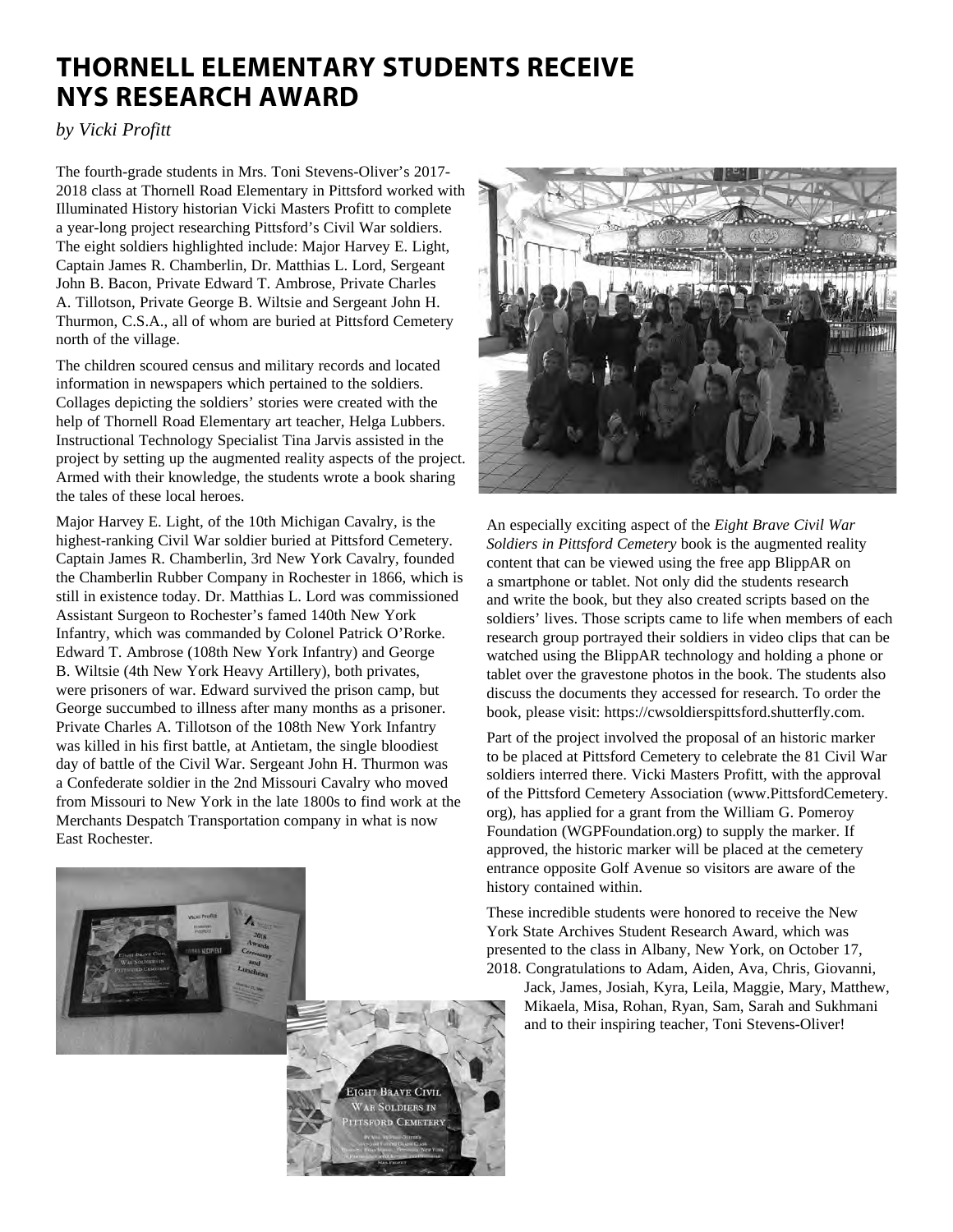### PRESIDENT'S CORNER - PRESERVATION MATTERS

Historic Pittsford's Board of Directors has had a busy lastfew-months celebrating the 200th birthday of the Little House. It is actually quite remarkable that a little over 50 years ago, the Little House, located on Monroe Avenue, was saved from destruction. A group of preservation-minded folks arranged for the Little House, formerly located across the street from its present location, to be moved and rehabbed. Over the course of its 200 years, this iconic structure has seen many uses and has witnessed the growth and development of our Country.



In 1819, the year the house was built, the quaint building witnessed an America overseen by President James Monroe; an American flag with 21 stars on it for just that year; and the Speaker of the House being Henry Clay. Pittsford at that time was a part of Ontario County and Herman Melville, Walt Whitman, Abner Doubleday (of baseball fame), Julia Ward Howe (Battle Hymn of the Republic) and Queen Victoria were born.

In 1819, financial panic swept across the country. The growth in trade that followed the War of 1812 came to an abrupt halt. Unemployment rose, banks failed, mortgages were foreclosed, and agricultural prices fell. Investment in western lands collapsed. This first depression of a new America was alarming in its scope and impact. In New York State, property values fell from \$315 million in 1818 to \$256 million in 1820.

The "Era of Good Feelings" ,within which the panic occurred, marked a period in the political history of the United States that reflected a sense of national purpose and a desire for unity among Americans in the aftermath of the War of 1812. On the home front, local War of 1812 hero

Caleb Hopkins bought the land and built his home on Clover Street (where those sunflowers are now planted every year by Caleb's 4th great grandson.)

Fast forward to 2019, the Little House still stands, having witnessed two centuries of American history and having served a myriad of functions throughout - doctor's office, residence, travel agency, bakery, attorney's office, etc. Having stood on Monroe Avenue for these two hundred years, the Little House in Pittsford Village has been present for the Underground

Railroad, the construction of the Erie Canal, the Civil War, Reconstruction, Women Suffrage, Prohibition, the Depression...and the transformation of Pittsford from a quiet farming community to a busy suburban village and town.

Historic Pittsford recognizes the unique role it plays in historic preservation in our community. Preservation is not just about protecting unique architecture but about defining and memorializing those who lived within and around them. The iconic Little House is a symbol of the mission of Historic Pittsford. One might wonder where we would be now had the founders of our organization decided not to save the Little House those 50+ years ago. Moreover, where would Pittsford, especially Pittsford Village, be without a partner like Historic Pittsford?

Best,

Peggy Caraberis Brizee President, Historic Pittsford historicpittsford@gmail.com

# **PAT PLACE ARCHITECTURAL CONSULTANT SERVICE**

Historic Pittsford continues to offer its architectural consultation program in partnership with Bero Architecture. This program makes expert advice available to homeowners wishing to maintain the architectural and historic integrity of their properties. The program provides a free consultation that most often involves exterior architectural changes and projects which should be addressed in the early stages. Basic structural problems can also be addressed. Homeowners receive an on-site consultation and follow up written report and are not obligated for any future services.

This program is available to owners of any property in the Village of Pittsford, properties in the Town of Pittsford that are designated as landmarks, inventoried as eligible for landmark status or built prior to 1902.

For additional information or to request an architectural consultation, please contact Bonnie Salem at 586-2764 or bsalem@rochester.rr.com.